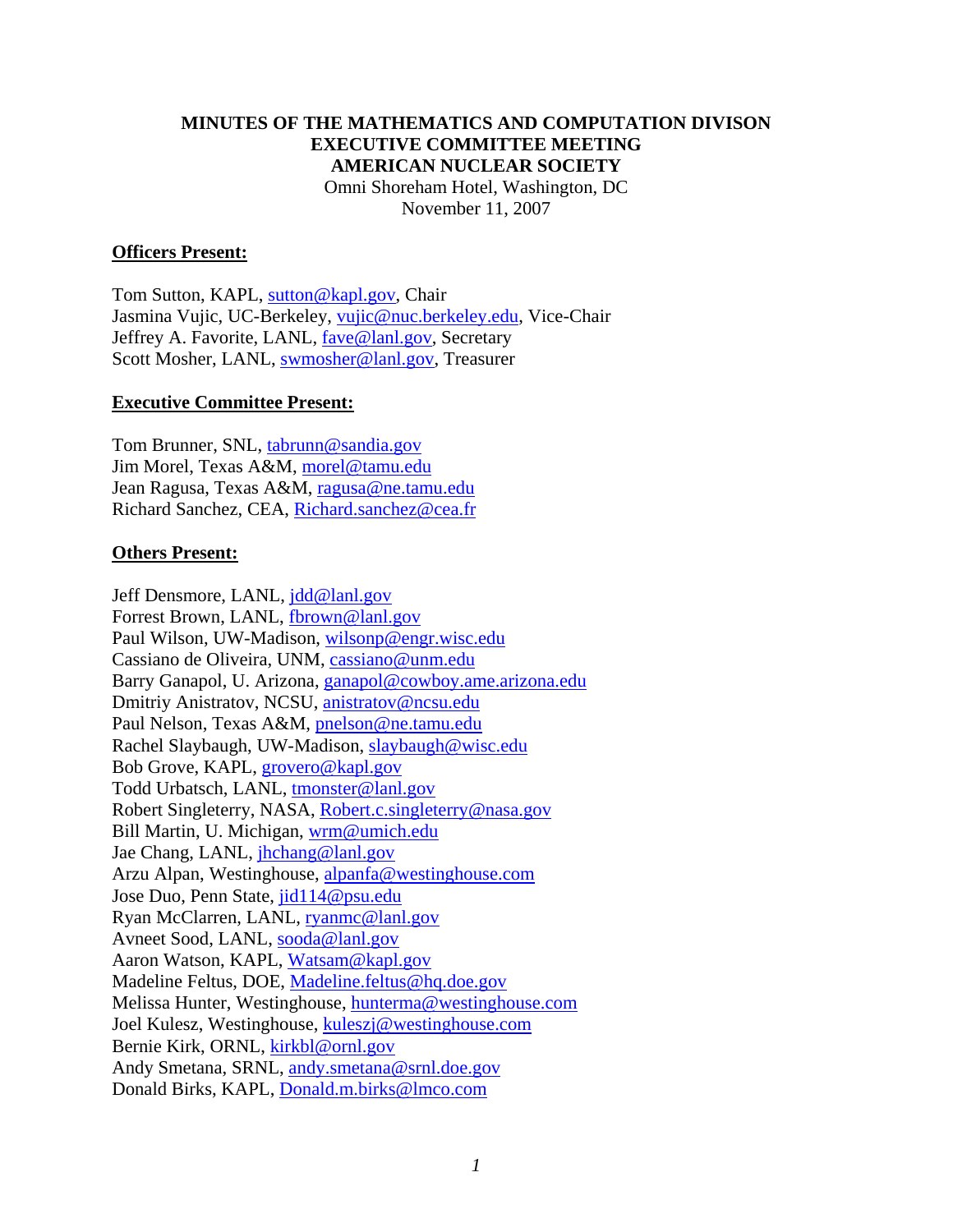Farzad Rahnema, Georgia Tech, farzad@gatech.edu Alireza Haghighat, U. Florida, haghighat@ufl.edu

## 1. *Call to Order and Consideration of Agenda*

Chair Tom Sutton called the meeting to order at 2pm and distributed the agenda.

## 2. *Student Conference*

Matthew Gidden and another Texas A&M student visited the committee to ask for money (\$1500) as well as M&C participation at the next student conference, to be held Feb. 28-March 1, 2008, at Texas A&M. They are planning on new initiatives, including mentoring, at this conference and expect over 500 students to attend (Texas A&M alone has ~200 students). They are going to try to reimburse a lot of travel and they might fund a student to attend an ANS national meeting as a prize. They will also include some kind of advertising for the M&C Division. The conference web site is http://ans.tamu.edu/2008Conference.html. (See item 8 for the Committee's action on this request.)

## 3. *Approval of Previous Meeting Minutes* – Arzu Alpan

The minutes of the June 24, 2007 meeting held at the Boston Marriott Copley Place, Boston, MA, were distributed and approved unanimously (various firsts and seconds). The current secretary expressed hearty thanks to Arzu for training and advice.

## 4. *Report on Professional Division Committee Meeting* – Tom Sutton

Tom Sutton attended the Professional Divisions Committee Meeting on Saturday, Nov. 10.

 a. \$27 million that DOE has sent to academia will not be sent (Madeline Feltus told the committee that it was OMB that had decided against spending the money in that way). Chairs of nuclear engineering departments have been going to DC to try to reclaim the money. Madeline said that we should be lobbying Congress, not DOE.

b. ANS wants to revitalize utility involvement with the Society.

 c. MCD should be getting \$2 from ANS per year per member of the Division, up from \$1/member/year, starting in 2008. It wasn't clear whether this was a proposal or a decision. The additional money may be tied to Division performance metrics.

 d. The Division is supposed to get some amount of money from ANS for each paper (beyond some threshold) presented at a topical meeting, up to \$60/paper. The Division has never known to ask for it. Tom Sutton is going to ask for as much retroactively as he can.

## 5. *Medical Physics Working Group Workshop* – Bernie Kirk

The Medical Physics Working Group held their second biannual workshop on Oct. 2, 2007 at U. Florida. The workshop, which consisted of  $\sim$ 15 presented papers and  $\sim$ 35 attendees, did not have prior permission from ANS, who thought that the Working Group should have followed the procedures that apply to hosting a topical meeting. ANS says that rules for working groups to host meetings do exist (someone suggested that there may be a hydrogen working group setting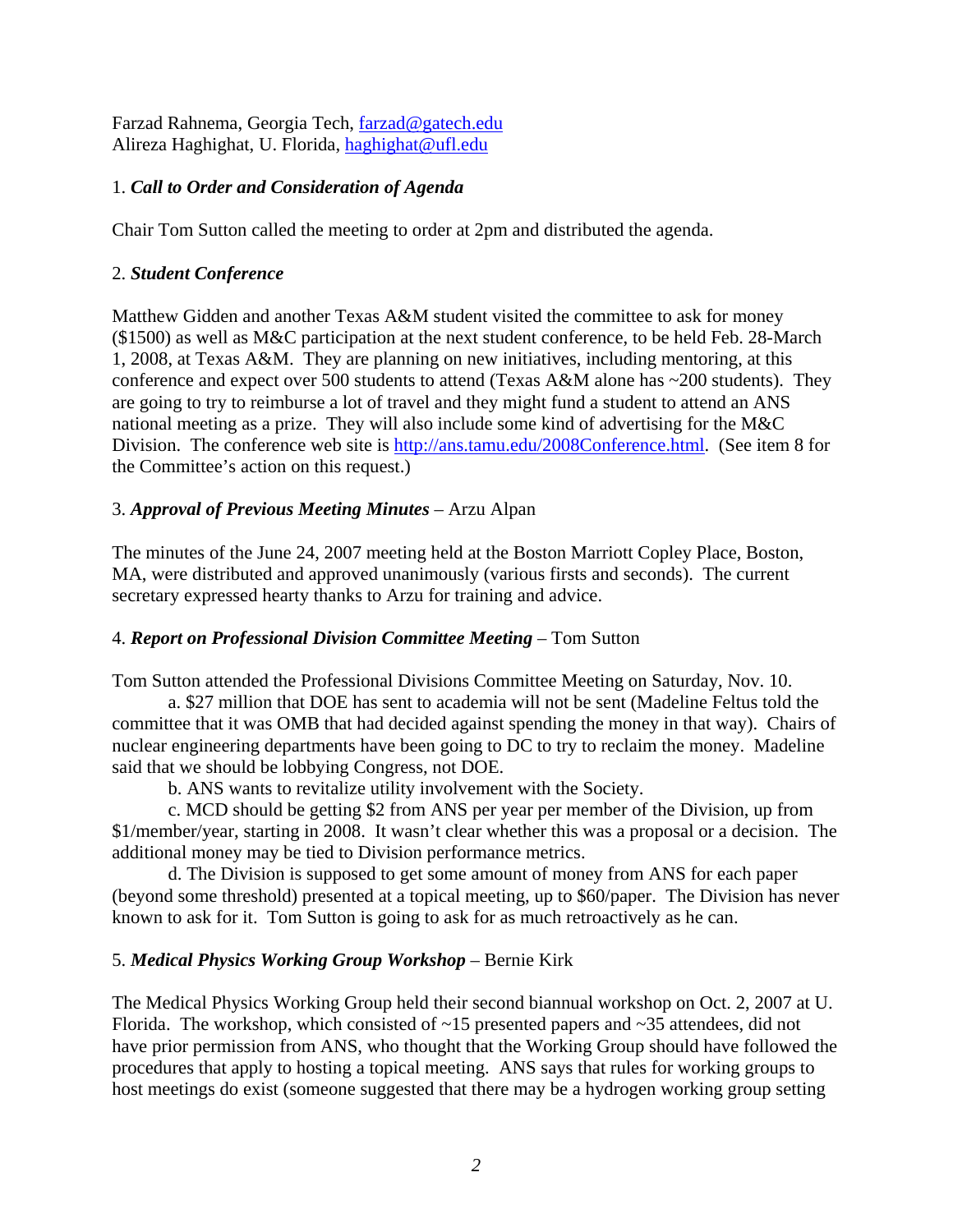precedents). Farzad Rahnema will work this issue in advance of the 2009 workshop to be held at Georgia Tech.

## 6. *Length of Terms for Secretary and Treasurer* – Tom Sutton

In the M&C Division the vice-chair is elected and serves a one-year term, then automatically becomes the chair. Thus it is a two-year commitment. The secretary and treasurer are elected for one-year terms. Bill Martin thought that most of the time as treasurer was spent learning what to do and a second year would be easy. Robert Singleterry suggested that secretary is a hard job that nobody would want to do for two years. Cassiano suggested voting for a treasurerelect and secretary-elect. Madeline suggested making them two-year positions but staggering the terms. Paul Wilson said that the Fusion Division made their secretary and treasurer two-year positions. The idea of making them 18-month positions was suggested. Singleterry stressed the need to ensure participation. Tom will collect proposals; the Executive Committee will vote on this issue at the next meeting.

The item was extended to include a discussion on whether there is a handbook for any of these positions. Someone said that ANS is working on one.

## 7. *Vice-Chair's Report* – Jasmina Vujic

Jasmina did not realize until rather late that it was the vice-chair's job to plan the M&C roundtable (see item 6). She decided that a good topic would be to hear how a team from RPI won a DOE grant with a multiscale multiphysics proposal for Gen. IV. The round-table will be Monday, 2:30-4:15pm.

## 8. *Treasurer's Report* – Scott Mosher

Scott expressed thanks to the previous treasurer, Scott McKinley, for his help in preparing the report. The revised budget as approved (Tom Brunner moved, various seconds) by the Committee is attached. MCD is expecting \$5977 from PHYSOR 2006 that is not included in this budget. There was also uncertainty about when ANS will start paying \$2/member/year rather than \$1/member/year to the divisions (see item 4c); it was left at \$1/member for 2008. The Committee also approved (Cassiano, various) a contribution of \$1500 to the next ANS student conference (item 1 above). There was a general discussion of whether MCD has too much of a surplus and whether we should spend more, perhaps by making another contribution to endow the Dannels Scholarship. Madeline mentioned that ANS is considering fully endowing all scholarships; Tom Sutton will check on that possibility. Scott will notify the Texas A&M students of their funding.

## 9. *Program Committee's Report* – Dmitriy Anistratov

There were 33 papers submitted to M&C sessions for the 2007 Annual Meeting; 26 finally appeared. One paper was nominated by the committee to be extended and submitted on a fasttrack to *Nuclear Science and Engineering*. There was some discussion of what comments the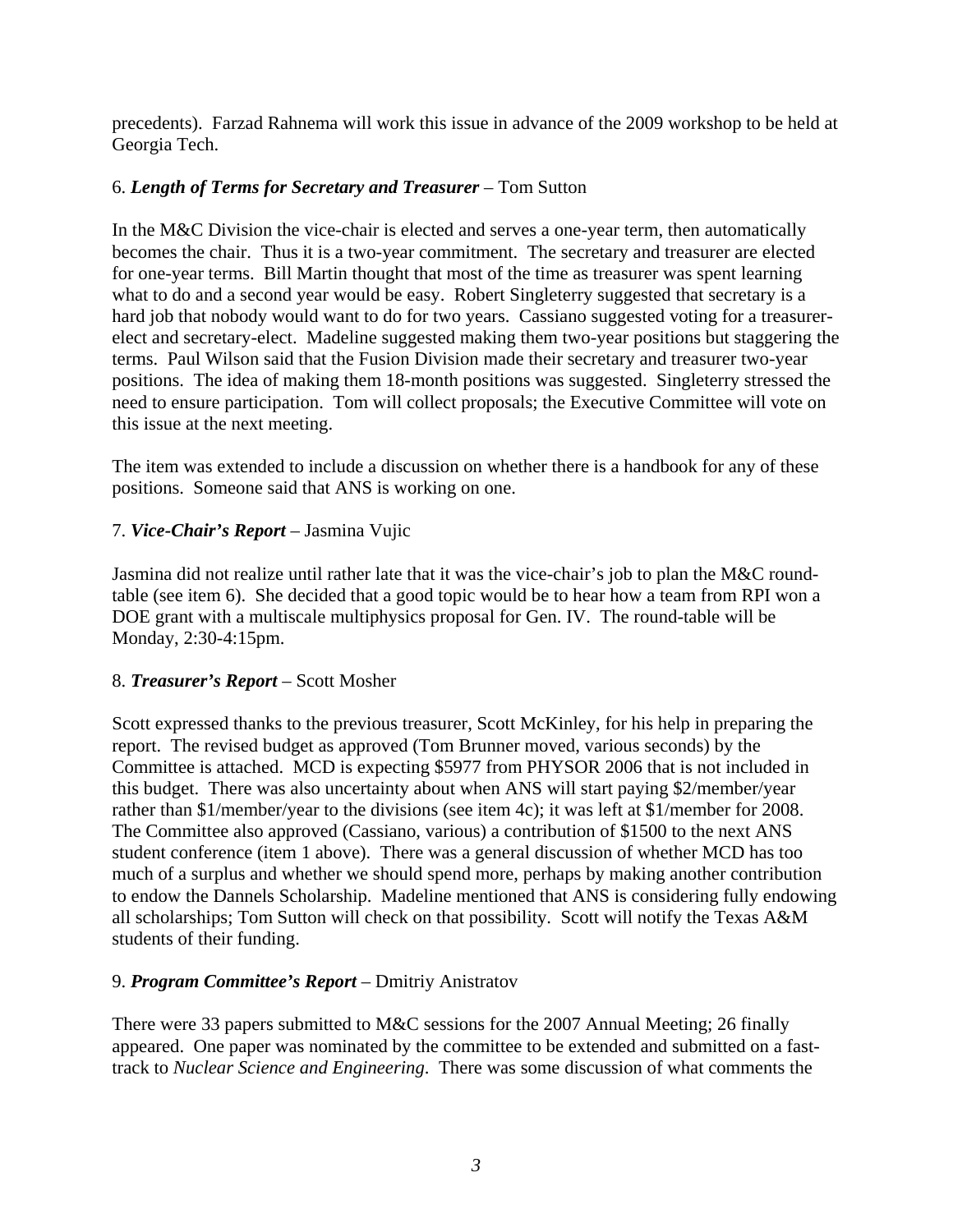Executive Committee should provide, through the Program Committee, on this new fast-track procedure ANS is starting to use.

Don Birks reported on the M&C 2009 conference to be held in Saratoga Springs, New York. The meeting is "on track." They are looking for workshop ideas, sponsors, and a few more names for the Technical Program Committee.

Tom Sutton suggested seeking proposals for the 2011 topical meeting, which by tradition should be overseas. Dmitriy will solicit proposals via email.

### 10. *Nominating Committee's Report* – Bill Martin

The nomination slate for the 2008 MCD election was approved (Jim Morel, various seconds). It is attached.

### 11. *Standing Committee Reports*

### a. *Students* – Tom Sutton on behalf of Sara Pozzi

 MCD provides tickets to the President's Reception to MCD students who present papers. Sara had the idea to transfer tickets that would have gone unused, saving the Division a lot of money, perhaps even completely covering the student tickets (a big thank-you was expressed to the ANS staffers who actually went through the registrations to move tickets). A discussion ensued on whether the Division is getting its money's worth buying student tickets. If they are now essentially free, the answer is yes.

#### b. *Membership* – Madeline Feltus

 MCD has 1068 members, including 206 students. The Division is growing by ~10%/year. Madeline encourages Division members to renew ANS memberships before the end of the year because the year-end membership number is the one ANS uses to disburse funds to divisions. Professors should encourage their students to become MCD members.

#### c. *Honors and Awards* – Farzad Rahnema

 Farzad encouraged everyone to make nominations. In addition, he proposed a change in the policy to require the nominator to submit a resume. The suggestion was approved (Favorite, various).

#### d. *Standards* – Andy Smetana

 The two main issues are the revision of 10.4 on code verification and validation for nonsafety-related and design calculations and the development of a new standard, 10.7, to address safety-related calculations. Proposals for new standards are encouraged; there is a proposal for a standard on using Monte Carlo codes for reactor calculations (currently there are no Monte Carlo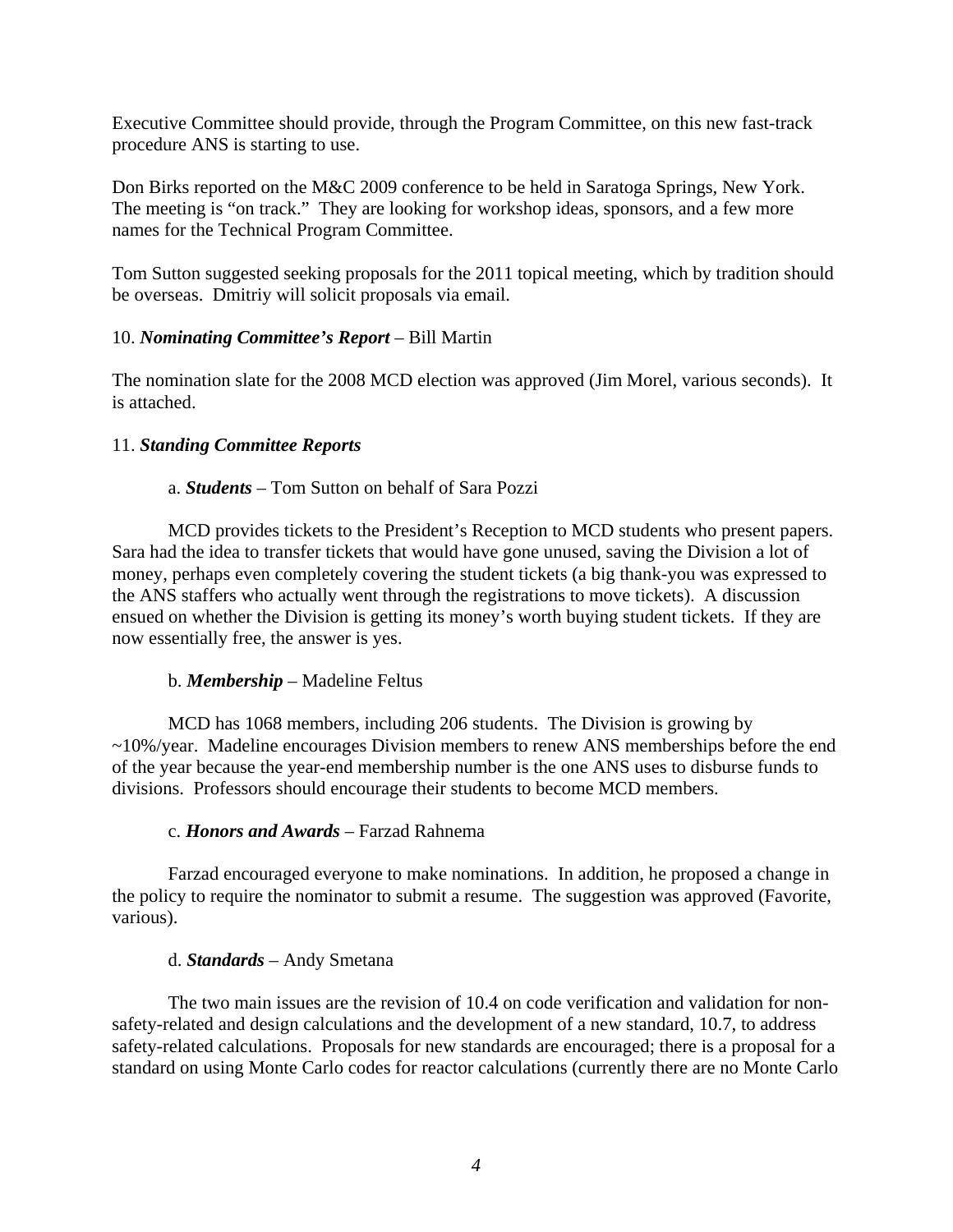codes licensed by the NRC for reactor calculations). Members are invited to work on standards. A full report is attached.

### e. *Joint Benchmark* – Barry Ganapol

 There were 22 attendees at the Joint Benchmark Committee meeting, much higher attendance than normal. Yousry Azmy has a three-dimensional computational benchmark. Barry has a book coming out and will teach a workshop on it in Paris in January. An item on their agenda was to figure out what the mission of the Benchmark Committee is or should be; Barry was not clear on the outcome. The Committee's web page is http://mcd.ans.org/jb/.

## f. *Publicity* – Avneet Sood

 The last newsletter was thin; Avneet encouraged everyone to report more. Suggestions were made, among them being that we could include more photos. Thus, photos were taken of the Executive Committee in action.

## g. *Computational Medical Physics Working Group* – Ali Haghighat

 The CMPWG is a joint working group with MCD and the Biology and Medicine Division. Some of the discussion of item 5 was repeated. There will be a CD of papers from the U. Florida 2007 workshop.

## 12. *New Business*

Madeline informed the Executive Committee of the Sept. 19, 2007, death of ANS member Elizabeth Selcow-Stein of LANL.

## 13. *Next Meeting*

The next meeting of the MCD Executive Committee will be 2pm June 8, 2008, in Anaheim, California.

## 14. *Adjournment*

The meeting was adjourned at 4pm.

Respectfully submitted,

Jeffrey A. Favorite, Ph.D., Secretary ANS Mathematics and Computation Division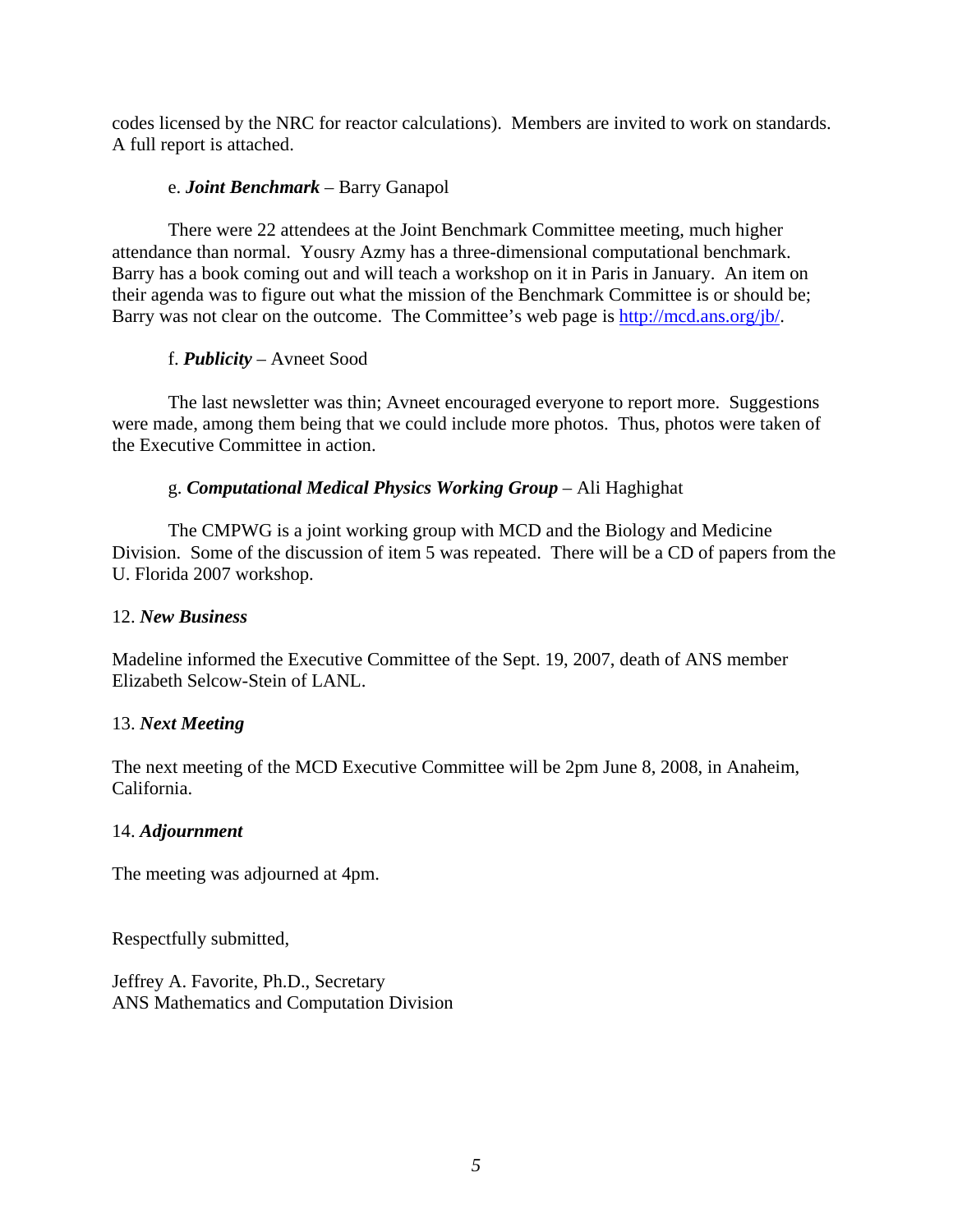## **Estimate for Calendar Year 2007**

The current estimate for the rest of 2007:

|                                 | CY 2006  | 2007       | <b>Details</b>                                  |
|---------------------------------|----------|------------|-------------------------------------------------|
|                                 | Final    | (estimate) |                                                 |
| <b>Income</b>                   |          |            |                                                 |
| Carry Forward, Prior Year       | 14,388   | 13,646     | F                                               |
| <b>Member Allocation</b>        | 1,000    | 1,068      | F<br>\$1 per MCD member                         |
| <b>Other Budget Funds</b>       | 7,600    | 13,299     | \$6722 for M&C+SNA07<br>F                       |
|                                 |          |            | \$5977 for PHYSOR-2006 (profit sharing)<br>P    |
|                                 |          |            | \$600 for 2007 National Mtg Participation<br>E. |
| <b>Total Budget Funds</b>       | 22,988   | 28,013     |                                                 |
| <b>Expenses</b>                 |          |            |                                                 |
| <b>Newsletters</b>              | 42       | 0          | Newsletters by e-mail only<br>Ε                 |
| Awards, Plaques                 | $\Omega$ | $\Omega$   | E                                               |
| <b>National Meeting Costs</b>   | $\Omega$ | $\Omega$   | E                                               |
| <b>Division Officer Expense</b> | $\Omega$ | $\Omega$   | E                                               |
| <b>Student Support</b>          | 2,300    | 4,800      | F.<br>\$1000 ANS Student Conference 2007        |
|                                 |          |            | \$1400 Jun. Boston Reception Student Ticke<br>F |
|                                 |          |            | \$500 Jun. Boston Student Travel Support<br>F   |
|                                 |          |            | \$1400 Nov. D.C. Reception Student Tickets<br>Е |
|                                 |          |            | \$500 Nov. D.C. Student Travel Support<br>Е     |
| Scholarship/Need Funding        | 7,000    | 1,000      | E                                               |
| <b>Other Expenses</b>           | 0        | 0          | E                                               |
|                                 |          |            |                                                 |
| <b>Total Expenses</b>           | 9,342    | 5,800      |                                                 |
| <b>Carry Over, Year End</b>     | 13,646   | 22,213     |                                                 |

- F Final considered final by ANS Headquarters
- P Pending still pending with ANS Headquarters
- E Estimate estimates for the rest of the year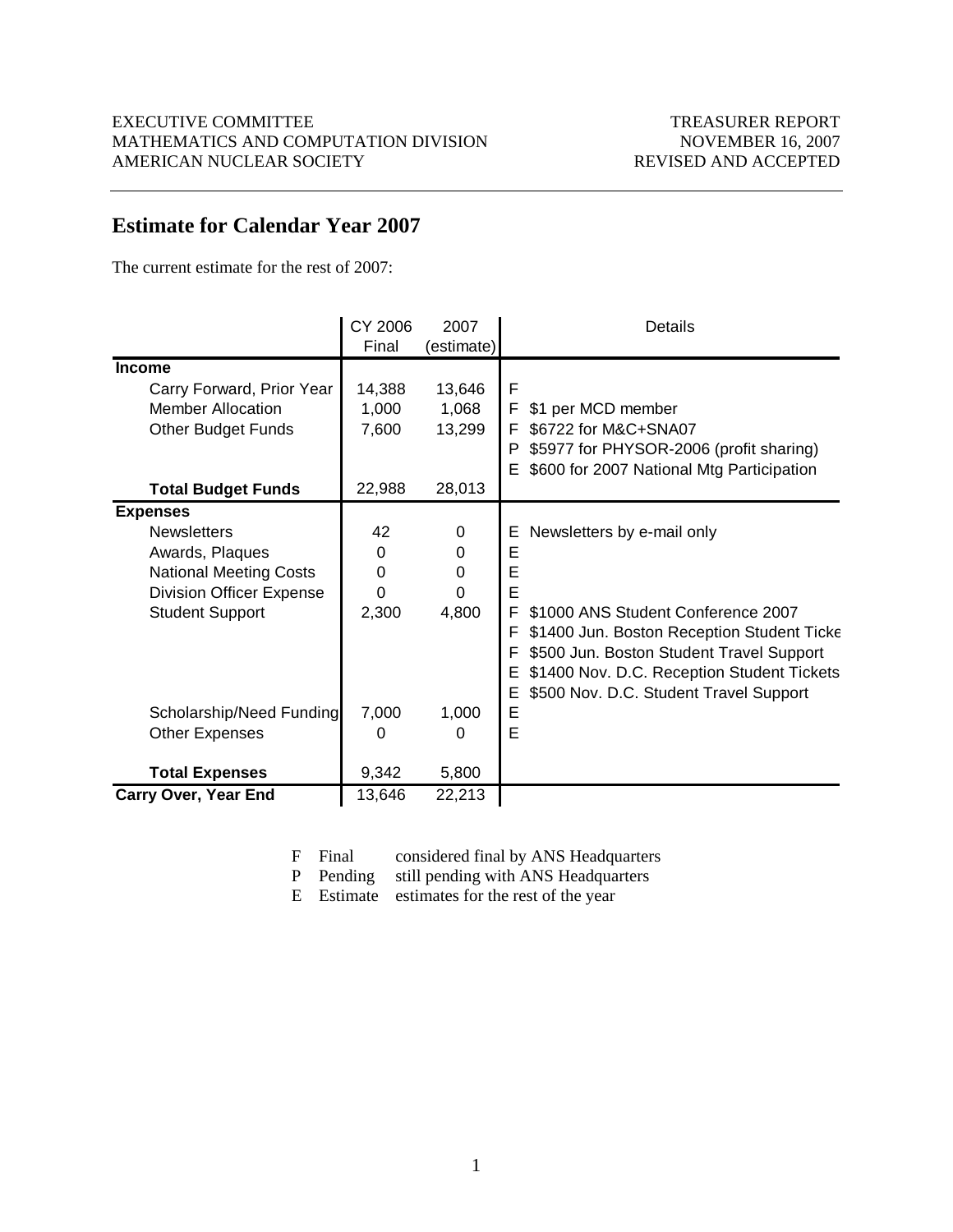# **Budget Plan for Calendar Year 2008**

The budget has to be decided by the executive committee and sent to ANS Headquarters by Dec 31, 2007.

Income and expenses are estimated in the following table:

|                                 | 2008<br>(estimate) | Details                               |
|---------------------------------|--------------------|---------------------------------------|
| <b>Income</b>                   |                    |                                       |
| Carry Forward, Prior Year       | 22,213             |                                       |
| <b>Member Allocation</b>        | 1,068              | Estimated 1,068 members               |
| <b>Other Budget Funds</b>       | 600                | \$600 for National Mtg. Participation |
| <b>Total Budget Funds</b>       | 23,881             |                                       |
| <b>Expenses</b>                 |                    |                                       |
| <b>Newsletters</b>              | 0                  | Newsletters by e-mail only            |
| Awards, Plaques                 | 1,500              | \$1000 Pomraning Memorial             |
|                                 |                    | \$500 Distinguished Service           |
| <b>National Meeting Costs</b>   | 0                  |                                       |
| <b>Division Officer Expense</b> | 0                  |                                       |
| <b>Student Support</b>          | 5,300              | \$1500 ANS Student Conference 2008    |
|                                 |                    | 2 x \$500 Student Travel              |
|                                 |                    | 2 x \$1400 Reception Student Tickets  |
| Scholarship/Need Funding        | 1,000              |                                       |
| <b>Other Expenses</b>           | 0                  |                                       |
|                                 |                    |                                       |
| <b>Total Expenses</b>           | 7,800              |                                       |
| <b>Carry Over, Year End</b>     | 16,081             |                                       |

## **Dannels Scholarship**

| <b>Balance 01/01/07</b>       | \$59,155    |
|-------------------------------|-------------|
| <b>Plus 9 Months Interest</b> | \$1,978     |
| Plus 2007 Receipts            | \$O         |
| Minus 2007 Disbursements      | $-$ \$3,500 |
| <b>Balance 9/30/07</b>        | \$57,633    |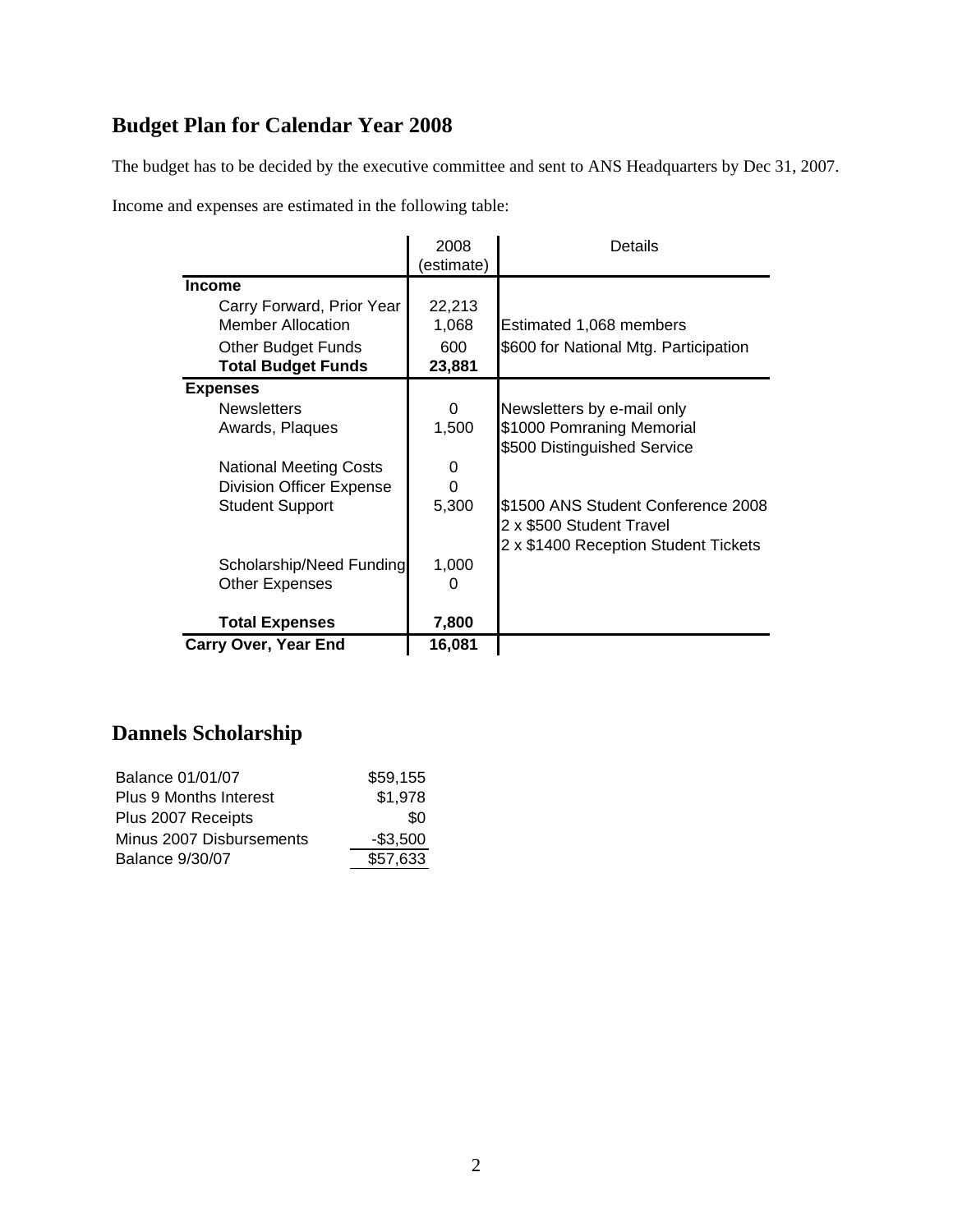# **Upcoming Conferences**

| 2008 | Feb 28 – Mar 1  | ANS Student Conf.     | Texas A&M               |
|------|-----------------|-----------------------|-------------------------|
| 2008 | June 8-12       | <b>Annual Meeting</b> | Anaheim. CA             |
|      | 2008 Sept 14-19 | PHYSOR'08             | Interlaken, Switzerland |
|      | 2008 Nov 9-13   | Winter Meeting        | Reno, NV                |

## **MCD Historical Data**

|                                   | 2000     | 2001   | 2002        | Calendar Year<br>2003 | 2004     | 2005     | 2006   | 9 Month<br>2007 |
|-----------------------------------|----------|--------|-------------|-----------------------|----------|----------|--------|-----------------|
| <b>Income</b>                     |          |        |             |                       |          |          |        |                 |
| Carry Forward, Prior Year         | 10,187   | 15,857 | 12,040      | 18,956                | 28,069   | 17,991   | 14,388 | 13,646          |
| <b>Member Allocation</b>          | 817      | 924    | 819         | 885                   | 918      | 942      | 1,000  | 1,068           |
| <b>Other Budget Funds</b>         | 4,853    | 660    | 13,925      | 10,562                | 2,654    | 4,061    | 7,600  | 6,722           |
| <b>Total Budget Funds</b>         | 15,857   | 17,441 | 26,784      | 30,403                | 31,641   | 22,994   | 22,988 | 21,436          |
| <b>Expenses</b>                   |          |        |             |                       |          |          |        |                 |
| <b>Newsletters</b>                | 0        | 66     | $\mathbf 0$ | 8                     | 0        | $\Omega$ | 42     | 0               |
| Awards, Plaques                   | $\Omega$ | 835    | $\Omega$    | 101                   | $\Omega$ | 1.521    | 0      | 0               |
| <b>National Meeting Costs</b>     | 0        | 0      | 225         | $\Omega$              | 650      | 585      | 0      | 0               |
| <b>Division Officer Expense</b>   | 0        | 0      | $\Omega$    | 0                     | $\Omega$ | 0        | 0      | 0               |
| <b>Student Support</b>            | 0        | 1,500  | 3,800       | 1,225                 | 3,000    | 3,000    | 2,300  | 2,900           |
| Scholarship/Need Funding          | 0        | 0      | 1,000       | 1,000                 | 10,000   | 1,000    | 7,000  | 0               |
| <b>Other Expenses</b>             | 0        | 3,000  | 2,803       | 0                     | 0        | 2,500    | 0      | 0               |
| <b>Total Expenses</b>             | 0        | 5,401  | 7,828       | 2,334                 | 13,650   | 8,606    | 9,342  | 2,900           |
| <b>Carry Over, Year End</b>       | 15,857   | 12,040 | 18,956      | 28,069                | 17,991   | 14,388   | 13,646 |                 |
| <b>Excess Funds over Expenses</b> |          |        |             |                       |          | 18,536   |        |                 |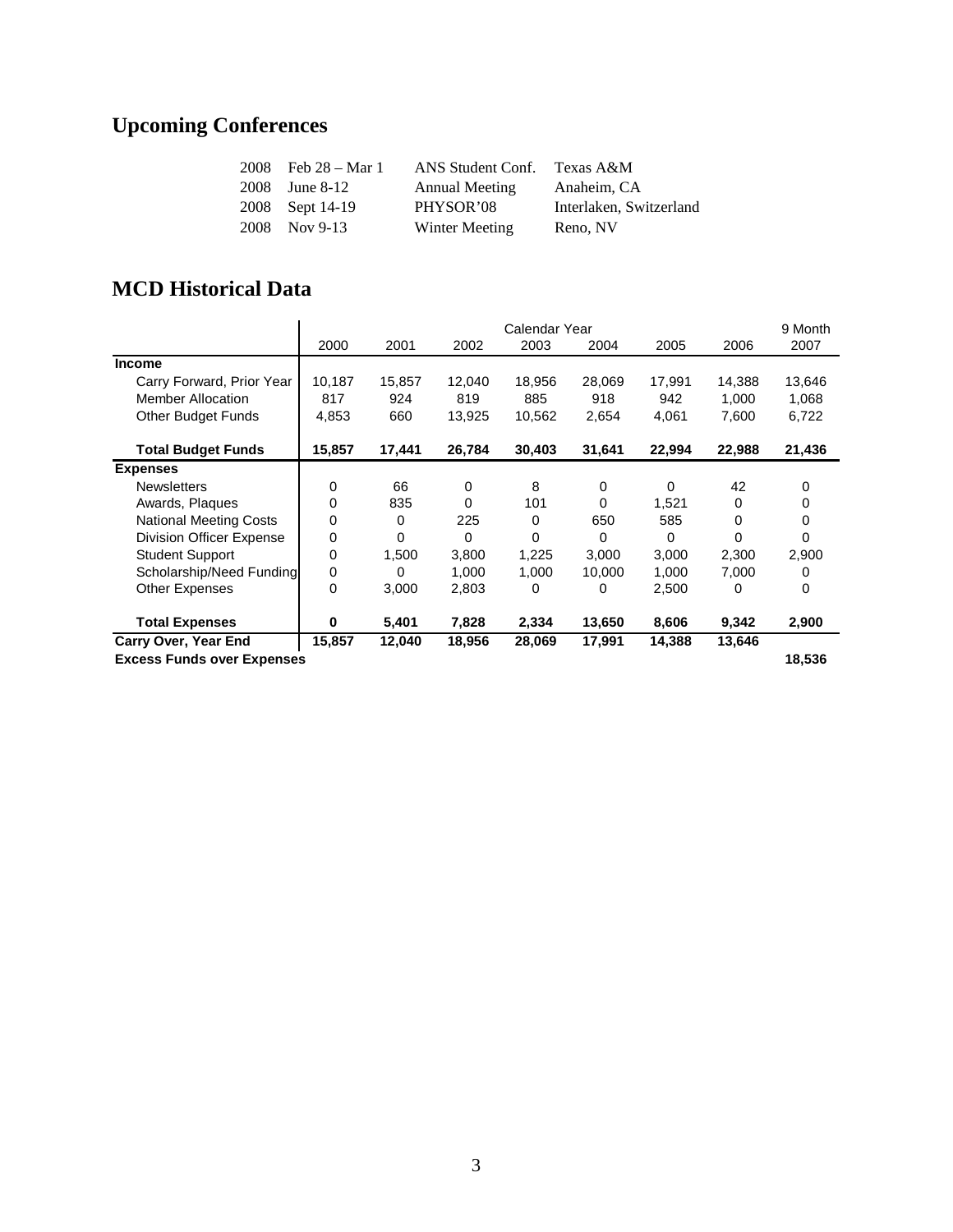# **Nomination Slate for 2008 MCD Election**

**Vice-Chair/Chair Elect** Paul Wilson (U of Wisconsin) Todd Palmer (Oregon State U)

**Secretary** 

Ben Forget (INL) Hatice Akkurt (ORNL)

#### **Treasurer**

Arzu Alpan (Westinghouse) Mike Singleterry (NASA) Robert

**Executive Committee** Aaron Watson (KAPL) Madeline Feltus (DOE)

Jeremy Sweezy (LANL) Tom Evans (ORNL) Douglas Peplow (ORNL) Kevin Clarno (ORNL)

Imre Pazsit (Chalmers U) - not confirmed

**Nomination Committee:** 

Bill Martin (Chair) Ali Haghighat Bernie Kirk Roger Blomquist